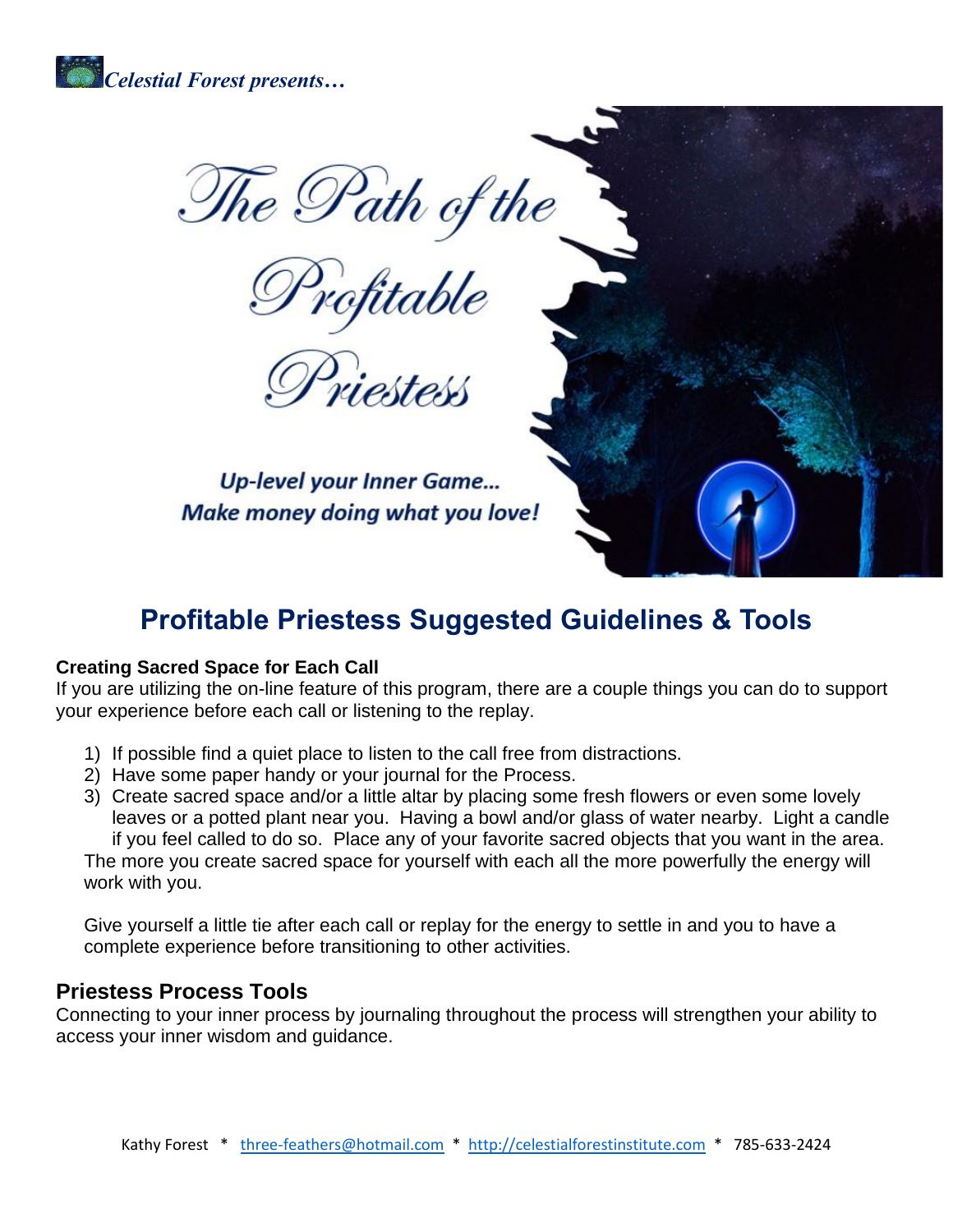## *Journal Writing Guidelines by Nicole Christine*

Journal writing is an exploration of one's inner landscape that potentially takes the writer into the depths of the subconscious and the expanse of the superconscious. Through it, an individual can chip away at her or his sense of limitation and burst through into fields of limitless potential. It is an opportunity to clear out mental and emotional debris, to source the vast pools of mental and emotional intelligence, and to anchor life-affirming visions, dreams, realities. It is an opportunity to develop your personal "how to" manual for all areas of your life, to enhance your creative expression, and to enliven your process of ever-expanding consciousness and self-discovery.

### *Guidelines:*

- Situate yourself comfortably in your favorite place.
- Write on unlined colored paper with colored pens or pencils.
- Write for yourself.
- Let go of concerns about spelling, grammar-even legibility.
- Date your entries.
- Draw, doodle, scribble. Write sideways, upside down, in circles and spirals.

#### …*THEN WHAT?*

Read what you have written! Sit with it. Let it speak to you. Receive what you have written. Journaling is much more than a writing activity. By silently reading what you have committed to written form, you will greatly strengthen your self-awareness.

Next, read your entry aloud. Written words are congealed energy that is empowered, magnified, and allowed to move, when given a voice. If you have written about a challenging circumstance, you are likely to experience a cathartic release as you write. By reading the words aloud, the release or insights are maximized and you allow trapped energy to move, to be liberated, and your life force to flow unrestrictedly.

Releasing creates openings in the emotional body that leads to greater access of one's innate knowing. Fill these spaces with beauty, self-love, and appreciation. Take a nurturing bath or a walk in nature, play inspiring music, dance. Be gentle with yourself. Moving dark-night-of-the-soul energies is liberating. Moving stagnant, unexpressed emotions of joy, love, and compassion is exhilarating. Through journaling, you may discover that your deepest pain is due more to the suppression of love and creativity than to the suppression of anger, fear, hate, or resentment.

### **Dance Activations**

Dance is a primary activation tool for the priestess process because it engages all the elemental realms and creates full body temple access to the Divine.

### **Tracking Your Progress**

In order to receive your certificate of completion, you need to send in our completed tracking form. Please fill it out for each module in order to track your progress and completion.

## **Personal Business Coaching**

This is one of the things that separates this process from the New Earth Priestess Process. This is a business coaching program. If you want to receive the full extent of the benefits of this process, you will need to engage the program by keeping your monthly coaching appointments. It will be your responsibility to make those appointments and keep them.